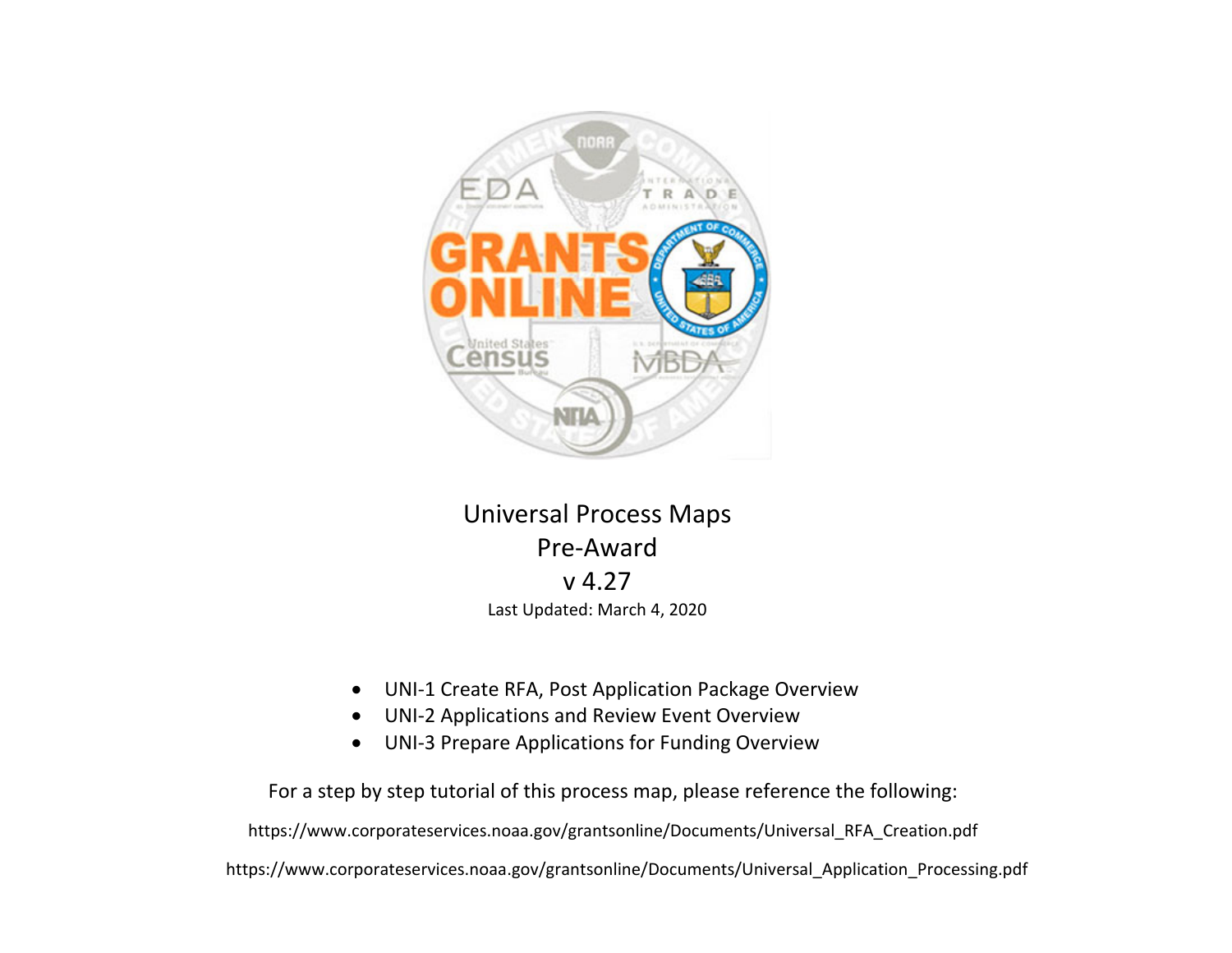## Process Map Key

Version 4.27

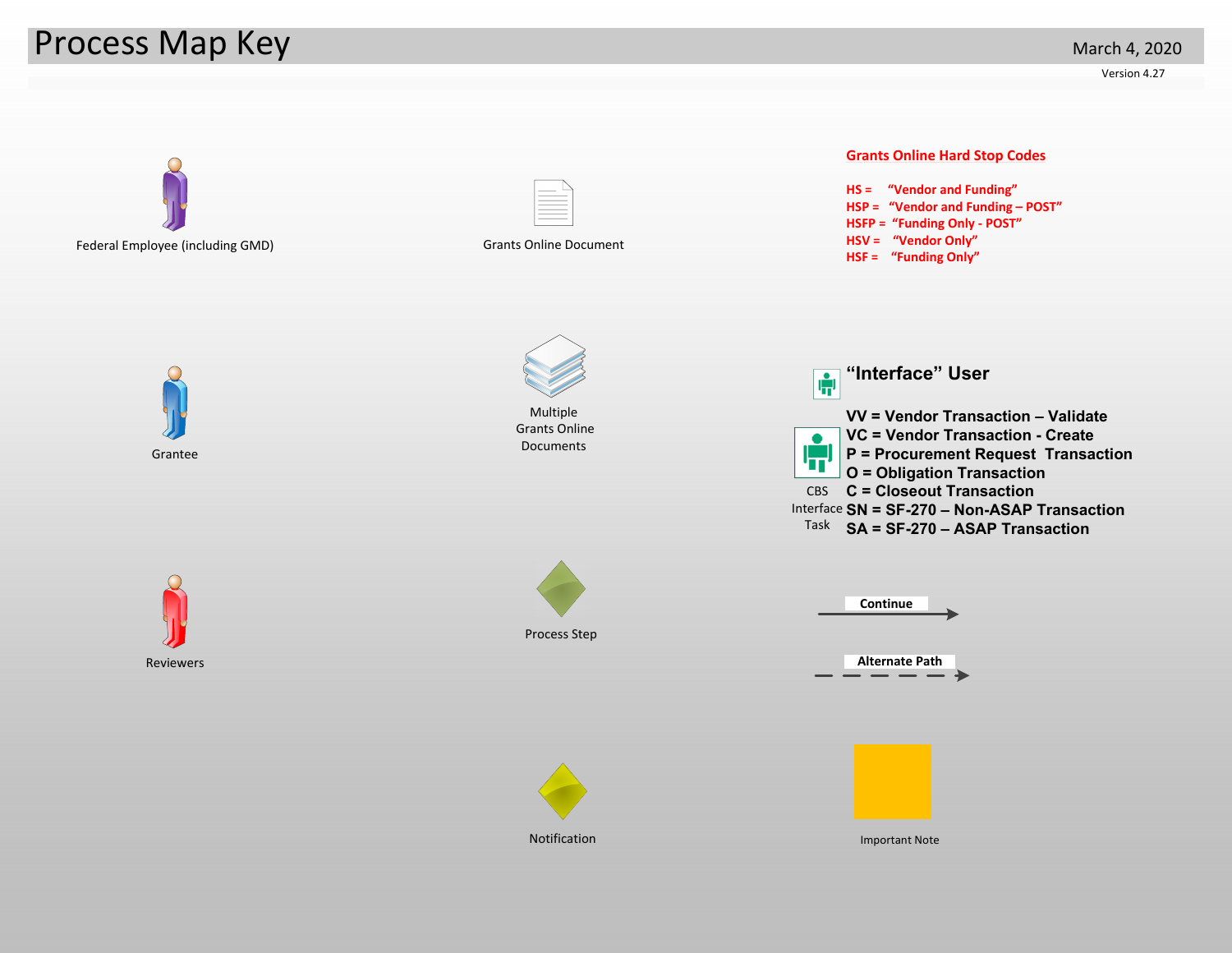### Create RFA, Post Application Package Overview (UNI-1) March 4, 2020

Version 4.27

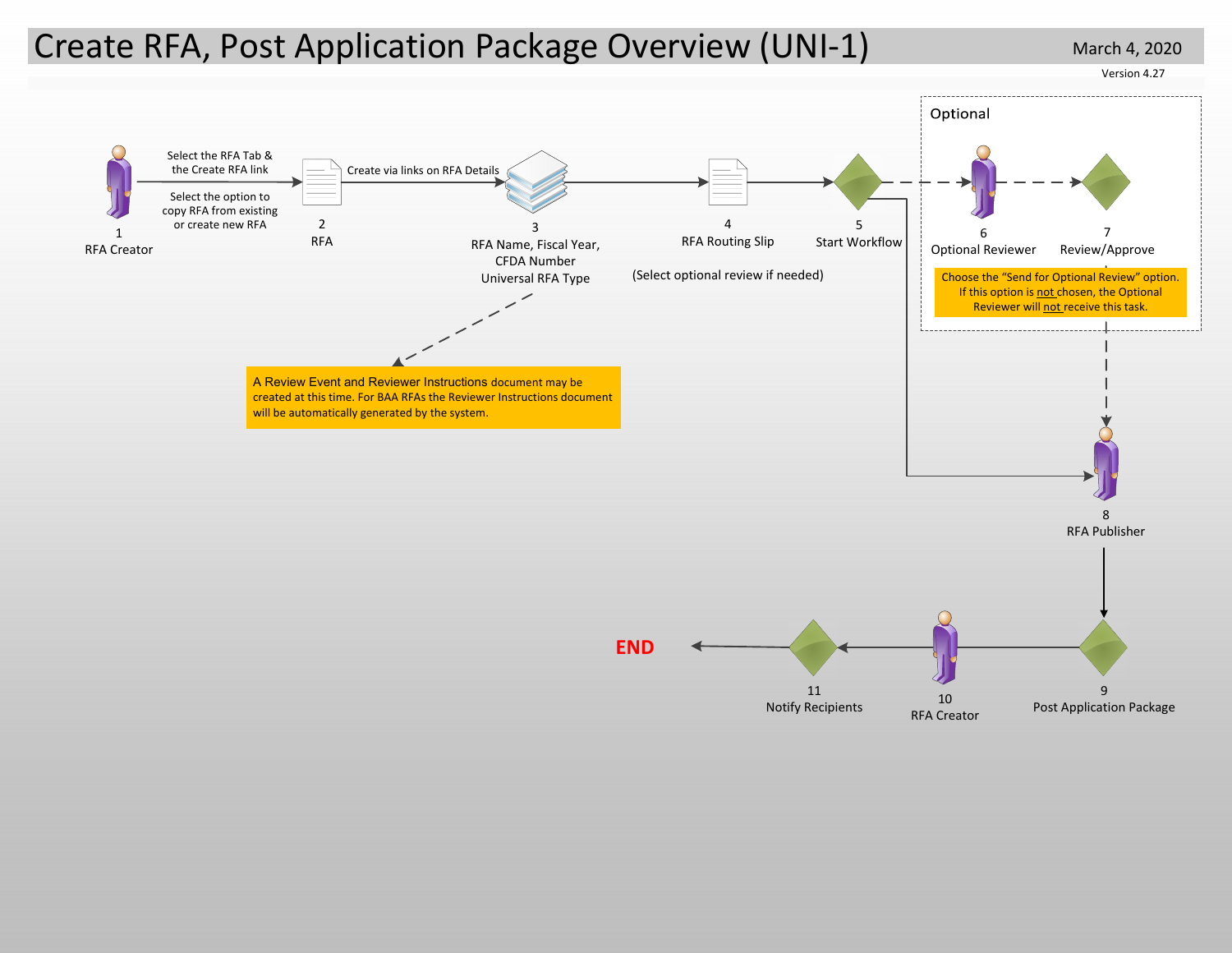# Applications and Review Event Overview (UNI‐2)

March 4, 2020

Version 4.27

![](_page_3_Figure_3.jpeg)

#### Review Event Workflow

#### **Only if Review Event Exists**

![](_page_3_Figure_6.jpeg)